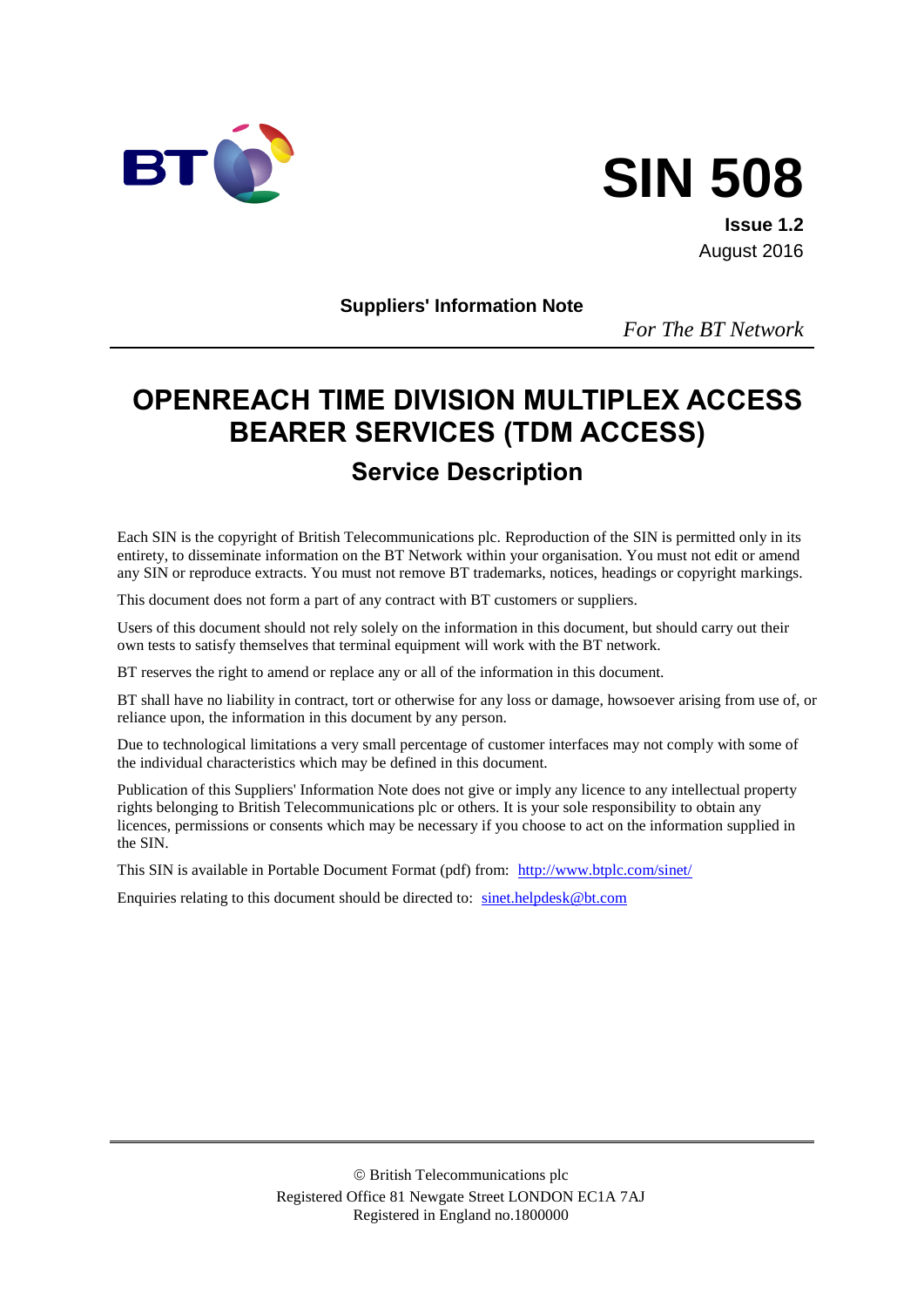## **CONTENTS**

| 1.               |        |  |
|------------------|--------|--|
| 2.               |        |  |
| 3.               |        |  |
| 3.1.             |        |  |
| 3.2.             |        |  |
| 3.3.             |        |  |
| $\overline{4}$ . |        |  |
| 4.1.             |        |  |
| 4.2.             |        |  |
|                  | 4.2.1  |  |
|                  | 4.2.2. |  |
|                  | 4.2.3. |  |
|                  | 4.2.4. |  |
|                  | 4.2.5. |  |
| 5.               |        |  |
| 6.               |        |  |
| 7.               |        |  |
| 8.               |        |  |

#### **FIGURES**

| Figure 2. Two examples of Typical TDM Access Bearer end-user to end-user routing configuration4 |  |
|-------------------------------------------------------------------------------------------------|--|

#### **TABLES**

|--|--|--|--|--|--|--|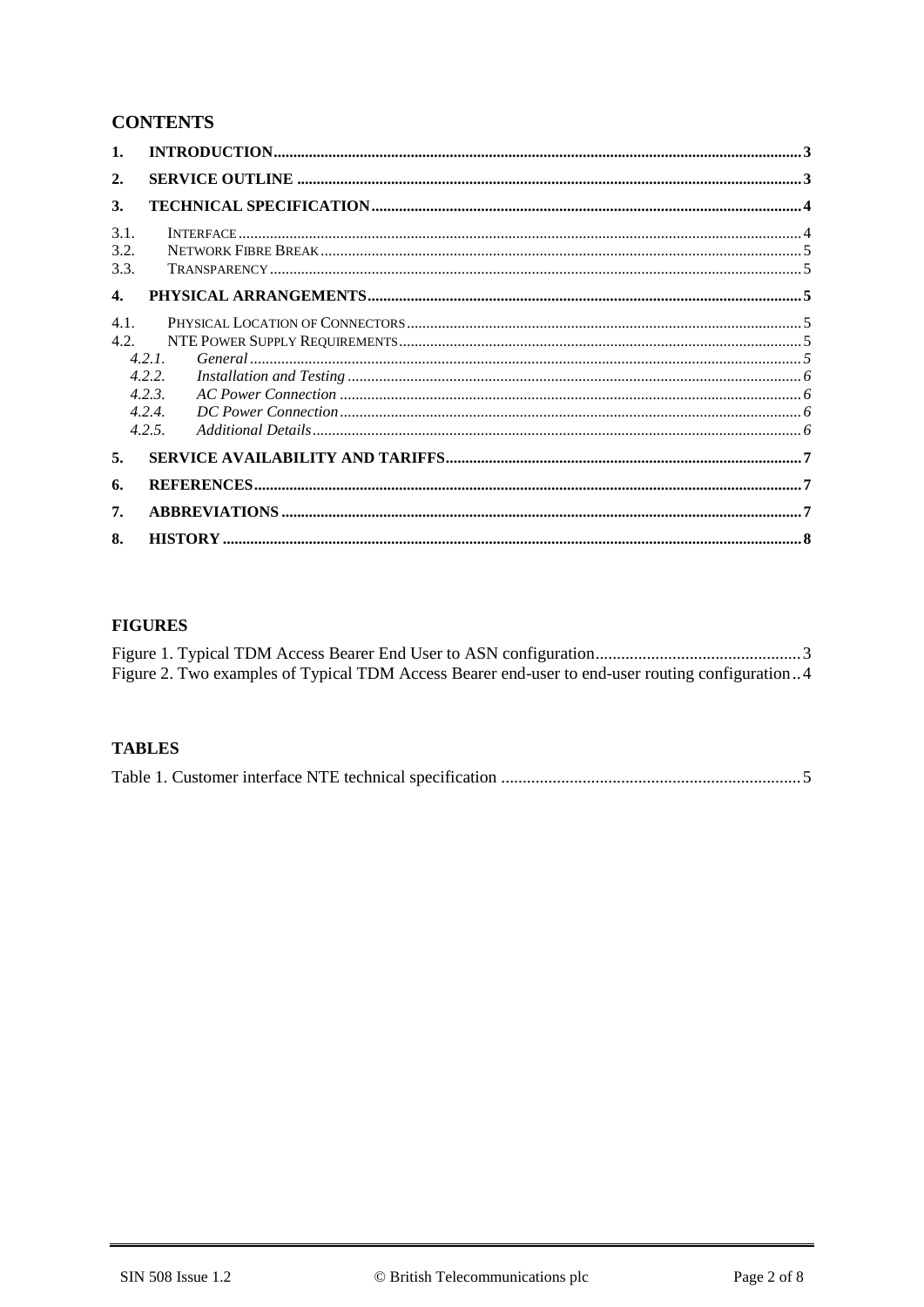### **1. Introduction**

This Suppliers' Information Note (SIN) describes the Openreach Time Division Multiplex Access (TDM Access) Bearer Services. The SIN also provides information about the service for use by Customer Premises Equipment (CPE) manufacturers and developers.

For further information please refer to the contacts listed in Section 5.

Note: Openreach has provided formal notification that the TDM Access Bearer products are no longer available for new supply with effect from 11 May 2016. External shifts (re-sites and re-arranges) are also not available from this date.

## **2. Service Outline**

The TDM Access Bearer service operates at speeds of 155Mbit/s (STM-1), 622Mbit/s (STM-4) and 2.488Gbit/s (STM-1, STM-4 and STM-16 rate as defined in ITU-T recommendation G707<sup>[\[1\]](#page-6-0)</sup>).

The TDM Access Bearer service can be used to provide transparent transport for equipment with STM-1, STM-4 and STM-16 interfaces such as SDH equipment, ATM switches or IP routers with POS interfaces.

The TDM Access Bearer service is an unprotected service. However, if protection against both network fibre breaks and card failures is sought, two TDM Access Bearer services may be used. The use of two TDM Access Bearer circuits to provide additional resilience will result in two customer interfaces being presented at each site.

The maximum route distance of the TDM Access Bearer service is 63km. A typical TDM Access Bearer service, between customer site and CP locate area is shown in [Figure 1.](#page-2-0)



## <span id="page-2-0"></span>**Figure 1. Typical TDM Access Bearer End User to ASN configuration**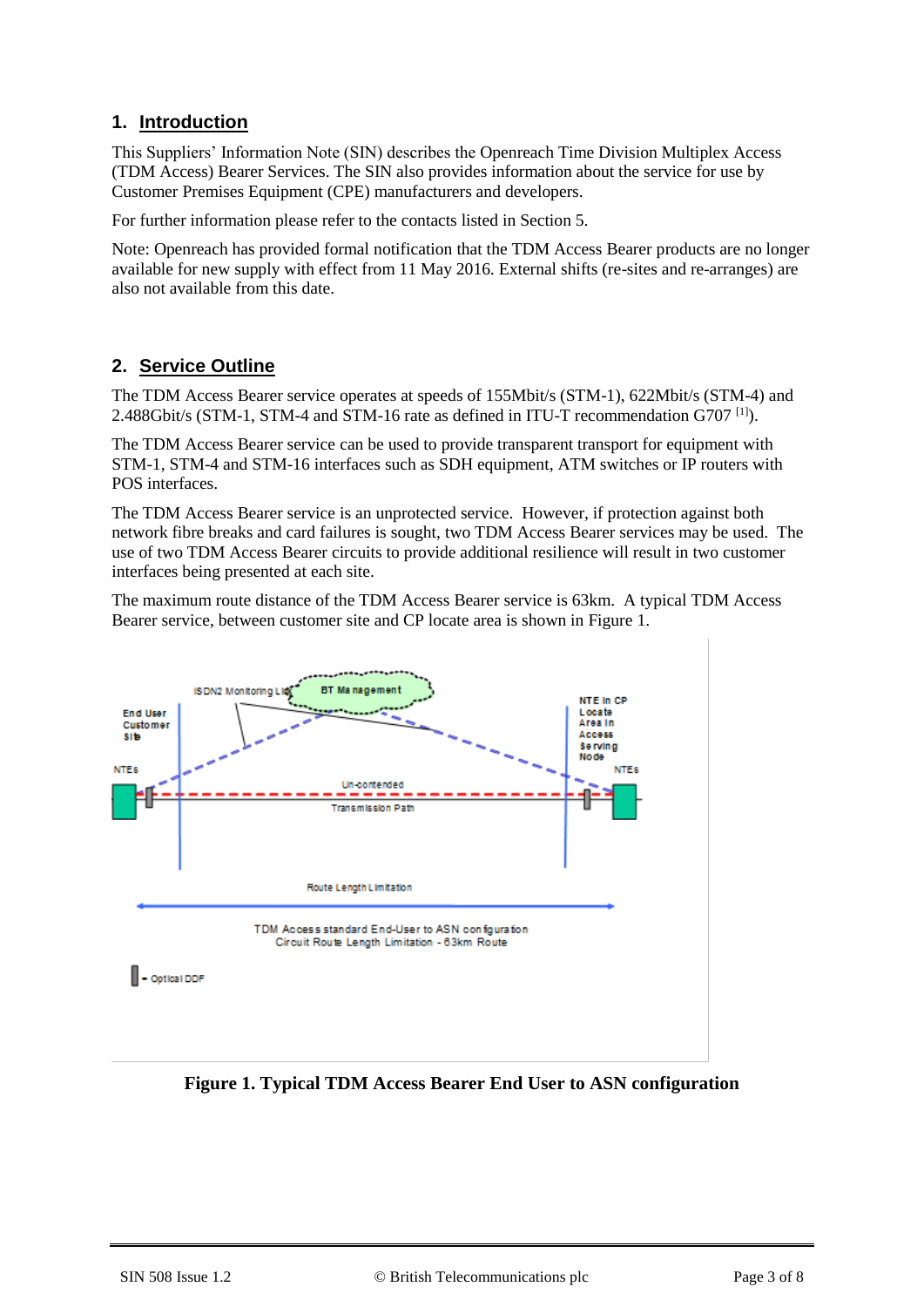Two typical TDM Access Bearer services provided between CP locate areas are shown i[n Figure 2.](#page-3-0) The first (upper) via a single serving exchange and the second (lower) service via two serving exchanges. The second (lower) service is delivered via two intermediate exchanges.



#### <span id="page-3-0"></span>**Figure 2. Two examples of Typical TDM Access Bearer end-user to end-user routing configuration**

## **3. Technical Specification**

#### **3.1. Interface**

The TDM Access Bearer NTE supports the following customer interfaces:-

- 155Mbit/s STM 1
- 622Mbit/s STM-4
- 2.488 Gbit/s STM-16 SDH

S-1.1(STM-1), S-4.1(STM-4), S-16.1(STM-16) optical presentation conforming to ITU-T Recommendation G.957<sup>[\[2\]](#page-6-1)</sup> and G.707<sup>[\[1\]](#page-6-0)</sup>.

The interface is the Network Termination Point (NTP), i.e. the point of connection between the BT Network Terminating Equipment (NTE) and the CPE interface. The Customer Interface consists of a pair of SCPC type fibre interface ports (transmit and receive). The Customer provides the fibre patch connectors between the NTE and CPE; the maximum fibre length is shown in [Table 1.](#page-4-0)

The STM-1 S-1.1, STM-4 S-4.1 and STM-16 S-16.1 interfaces are as specified in ITU-T G.957<sup>[\[2\]](#page-6-1)</sup> recommendations. Attention is drawn to the Intellectual Property Rights (IPRs) set out in the preface of this agreed International standard. It is the responsibility of the CPE supplier to ensure that they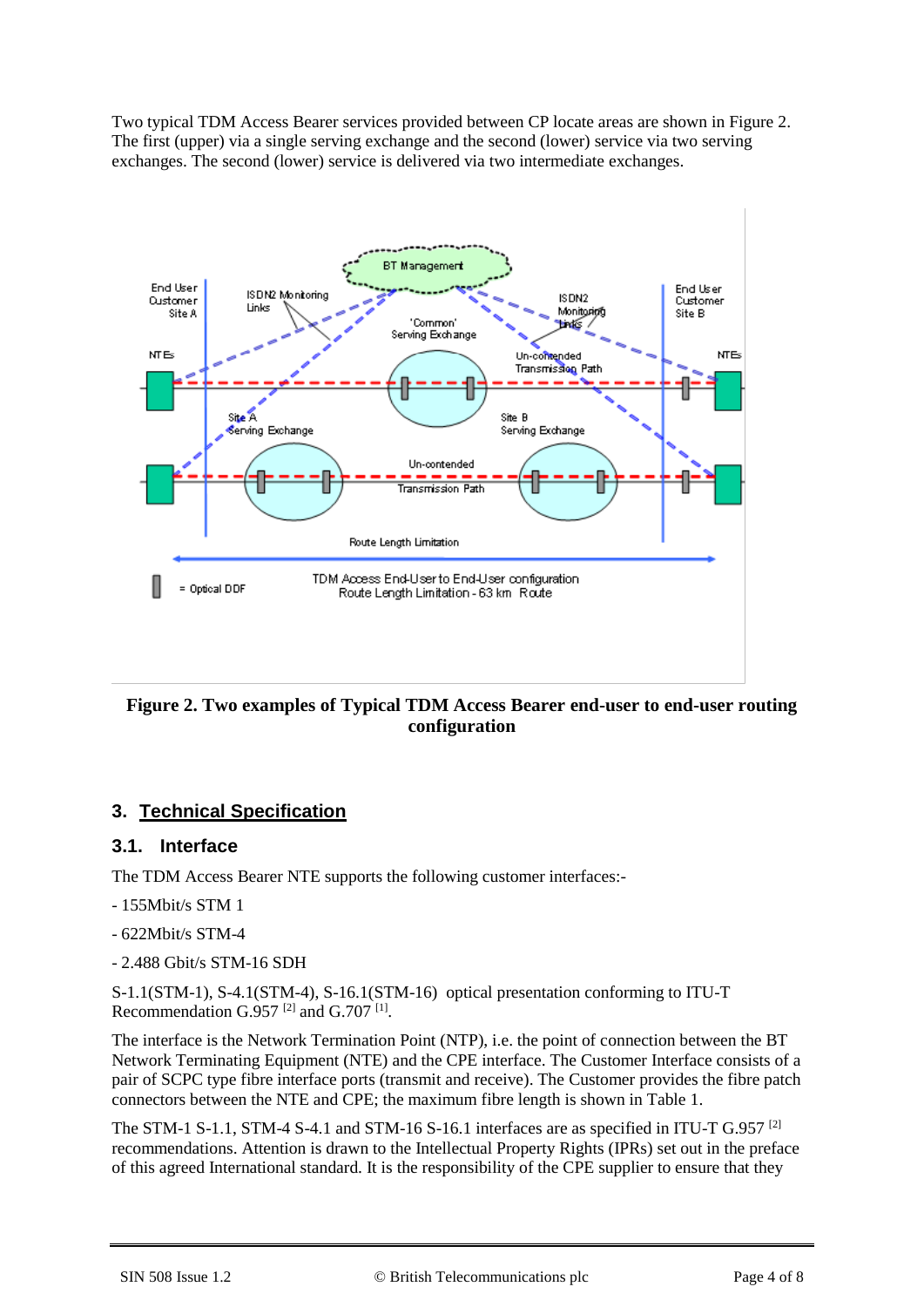have the necessary rights from the owner of the IPR. The IPR owner has stated that they are willing to negotiate licences under reasonable and non-discriminatory terms and conditions with applicants throughout the world.

| <b>Protocol</b>                                                     | G.707 STM-1, STM-4 and STM-16 according to<br><b>ITU-T G.707</b>                |
|---------------------------------------------------------------------|---------------------------------------------------------------------------------|
| <b>Line Rate</b>                                                    | 155,520Mbit/s (STM-1), 622,080Mbit/s<br>$(STM-4)$ and 2.48832 Gbit/s $(STM-16)$ |
| <b>Power Requirement</b>                                            | See Section 4.2                                                                 |
| <b>Customer Fibre Connector</b>                                     | <b>SCPC</b> type                                                                |
| <b>Customer interface Fibre</b><br>(Customer provided)              | Single-mode 1310nm, 9/125 micron                                                |
| <b>Customer interface Fibre</b><br><b>Maximum Delivery Distance</b> | 10km from NTE's customer port.                                                  |
| <b>Temperature (Operating)</b>                                      | $5^\circ$ to $40^\circ$ C                                                       |
| Temperature (Short-term*)                                           | $-5^{\circ}$ to $55^{\circ}$ C                                                  |
| <b>Optical input range</b>                                          | $-16$ dBm to $-3$ dBm                                                           |
| <b>Optical output range</b>                                         | $-10$ dBm to $-3$ dBm                                                           |
| <b>Laser Safety</b>                                                 | Class 1 under all conditions as per IEC<br>$825 - 1$ <sup>[3]</sup>             |

#### **Table 1. Customer interface NTE technical specification**

<span id="page-4-0"></span>*\* Short-term refers to a period of not more than 96 consecutive hours and a total of not more than 15 days in 1 year. (This refers to a total of 360 hours in any given year, but no more than 15 occurrences during that 1-year period.)*

### **3.2. Network Fibre Break**

In the event of a network fibre break, a MS-AIS signal is generated at the customer interface.

#### **3.3. Transparency**

The TDM Access Bearer service is a transparent physical layer transport service.

#### **4. Physical Arrangements**

#### **4.1. Physical Location of Connectors**

The User–Network Interface (UNI) is located at the connector on the BT Network Terminating Equipment (NTE) with a connector on the Customer side as described in the relevant part of Section 3 of this document.

#### **4.2. NTE Power Supply Requirements**

#### 4.2.1. General

By placing an order with BT the customer accepts BT's terms and conditions. In relation to powering of equipment, the customer must comply with the requirements of  $BS7671^{[4]}$  and the details giving within the 'AC/DC Power Planning and Installation Guide' available from the Openreach Ethernet website.

The Openreach NTE is locally powered and offers AC or DC power options. The CP will be required to provide either a local 50Hz AC supply in the form of standard 13 Amp power socket(s); or dual -50V DC power distributions and Earth connections, with all wiring colour schemes conforming to IEEE Wiring Regulations in British Standard  $BS7671^{[4]}$ . It will be the customers' responsibility to ensure that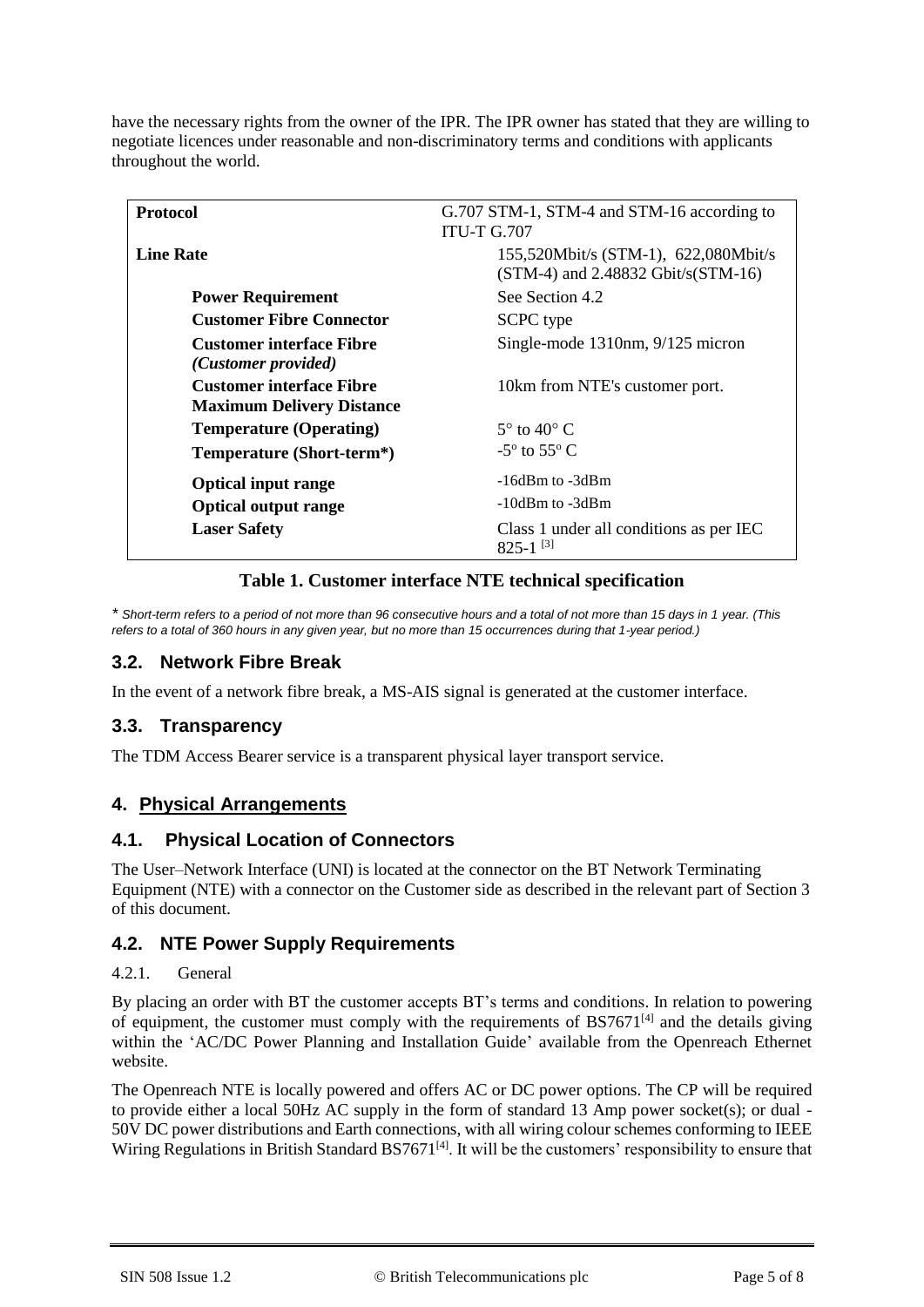the power supply is fused and safe for Openreach to use. These should be in close proximity to the NTE installation location.

#### 4.2.2. Installation and Testing

In addition to the NTE and Chassis powering requirements below, a spare 50Hz AC mains supply 13A socket should also be provided in close proximity to the NTEs, to power BT test equipment during both initial commissioning and subsequent maintenance support activities.

Please note that although the TDM Access Bearer chassis is 1U high, a further 2U is required for the customer interface patch-panel, and the network interface patch-panel respectively. Therefore total height required is 3U. One pair of interface patch-panels can be used to serve multiple NTEs within the same cabinet. Where patch panels are deployed, the interface connections are as follows:-

- Network interface connectors are fibre connector type FC/PC

- Customer interface connectors are Duplex fibre connector type SC/PC.

A management router is also required at each end of the circuit. The router is free standing.

#### 4.2.3. AC Power Connection

AC power connection between Openreach equipment and the power socket will be made using a standard IEC60320<sup>[5]</sup> C13-14 power lead fitted with a standard 13A plug. The NTE itself has dual power supply units internally, and requires two AC mains supply sockets. The consumption of the Openreach NTE and power unit chassis in this service will be no more than 150 Watts per NTE.

#### 4.2.4. DC Power Connection

The DC In-Line (Molex) connector is specified as the standard method of connecting DC power by Openreach, and represents the "Demarcation Point" between Openreach and the customer. At their site, the customer is required to provide suitable power and earth connection up to the demarcation point, and be responsible for the supply, wiring and labelling up to the demarcation point. Openreach will not supply or install the DC distribution system as part of the standard Ethernet installation.

#### *Customer provided wiring up to the Openreach specified In-Line connector.*

Wiring, MCB isolation or fuse (i.e. C Type MCB or Cartridge Fuse), must be provided by the customer, up to and including the DC in-line connector, as per BT's requirements stated within the 'AC/DC Power Planning and Installation Guide' document with respect to:

(i) correctly rated MCB/Fuse, refer to TDM Access Bearer product handbook for correct rating

(ii) correct labelling of wiring and MCB/fuse positions compliant with BS  $7671^{[4]}$ ,

(iii) correct size of cable for required voltage drop at required maximum current,

(iv) separately fused isolatable A  $\&$  B power supplies, as detailed in the 'AC/DC Power Planning and Installation Guide.

The in-line connector has a maximum current handling capability of 11A, and is not to be used for equipment requiring greater than an 11A supply, otherwise the fuse may blow under normal equipment operation.

#### 4.2.5. Additional Details

For further details on the provision of AC and DC Power, see the 'AC/DC Power Planning and Installation Guide' available on the Openreach Ethernet website <http://www.openreach.co.uk/orpg/home/products/products.do>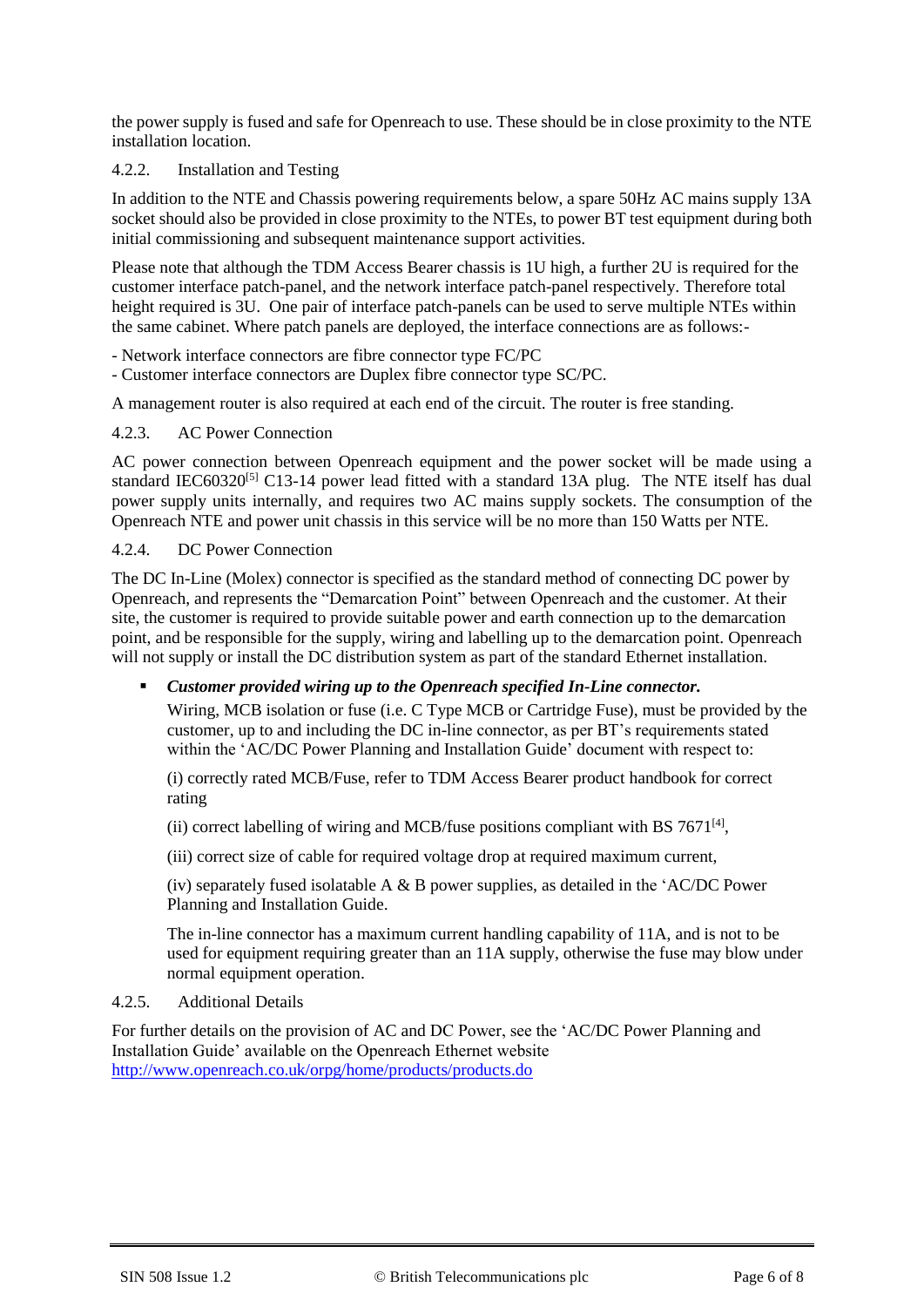## **5. Service Availability and Tariffs**

For further information on service availability and tariffs please contact your Openreach Sales & Relationship manager, or see the TDM Access Bearer Product Description at the following address.

<https://www.internal.openreach.co.uk/orpg/home/products/ethernetservices/ethernetservices.do>

#### **6. References**

<span id="page-6-2"></span><span id="page-6-1"></span><span id="page-6-0"></span>

| 1                | ITU-T Recommendation G.707 Network node interface for the synchronous digital<br>hierarchy (SDH)                          |
|------------------|---------------------------------------------------------------------------------------------------------------------------|
| $[2]$            | ITU-T Recommendation G.957 Optical Interfaces for Equipments and Systems<br>Relating to the Synchronous Digital Hierarchy |
| $[3]$            | IEC 825-1, International Electrotechnical Commission (IEC) Standard – Safety of Laser<br>products Part 1                  |
| [4]              | BS 7671 Requirements for electrical installations. IET Wiring Regulations. Seventeenth<br>edition                         |
| $\left[5\right]$ | IEC60320 Appliance couplers for household and similar general purposes                                                    |

For further information or copies of referenced sources, please see document sources at <http://www.btplc.com/sinet/>

## **7. Abbreviations**

| <b>BT</b>  | British Telecommunications plc                   |
|------------|--------------------------------------------------|
| <b>CPE</b> | <b>Customers' Premises Equipment</b>             |
| <b>IEC</b> | <b>International Electrotechnical Commission</b> |
| <b>IPR</b> | <b>Intellectual Property Right</b>               |
| LAN        | <b>Local Area Network</b>                        |
| <b>MCB</b> | Mini Circuit Breaker                             |
| <b>NTE</b> | <b>Network Termination Equipment</b>             |
| <b>NTP</b> | <b>Network Terminating Point</b>                 |
| <b>POS</b> | Packet over SONET (SDH)                          |
| <b>SIN</b> | Suppliers' Information Note [BT]                 |
| <b>TDM</b> | <b>Time Division Multiplex</b>                   |
| <b>UNI</b> | User-to-Network Interface                        |
| SC/PC      | <b>Subscriber Connector/Physical Contact</b>     |
| FC/PC      | Ferrule Connector/Physical Contact               |
| MS-AIS     | Multiplex Section – Alarm Indication Signal      |